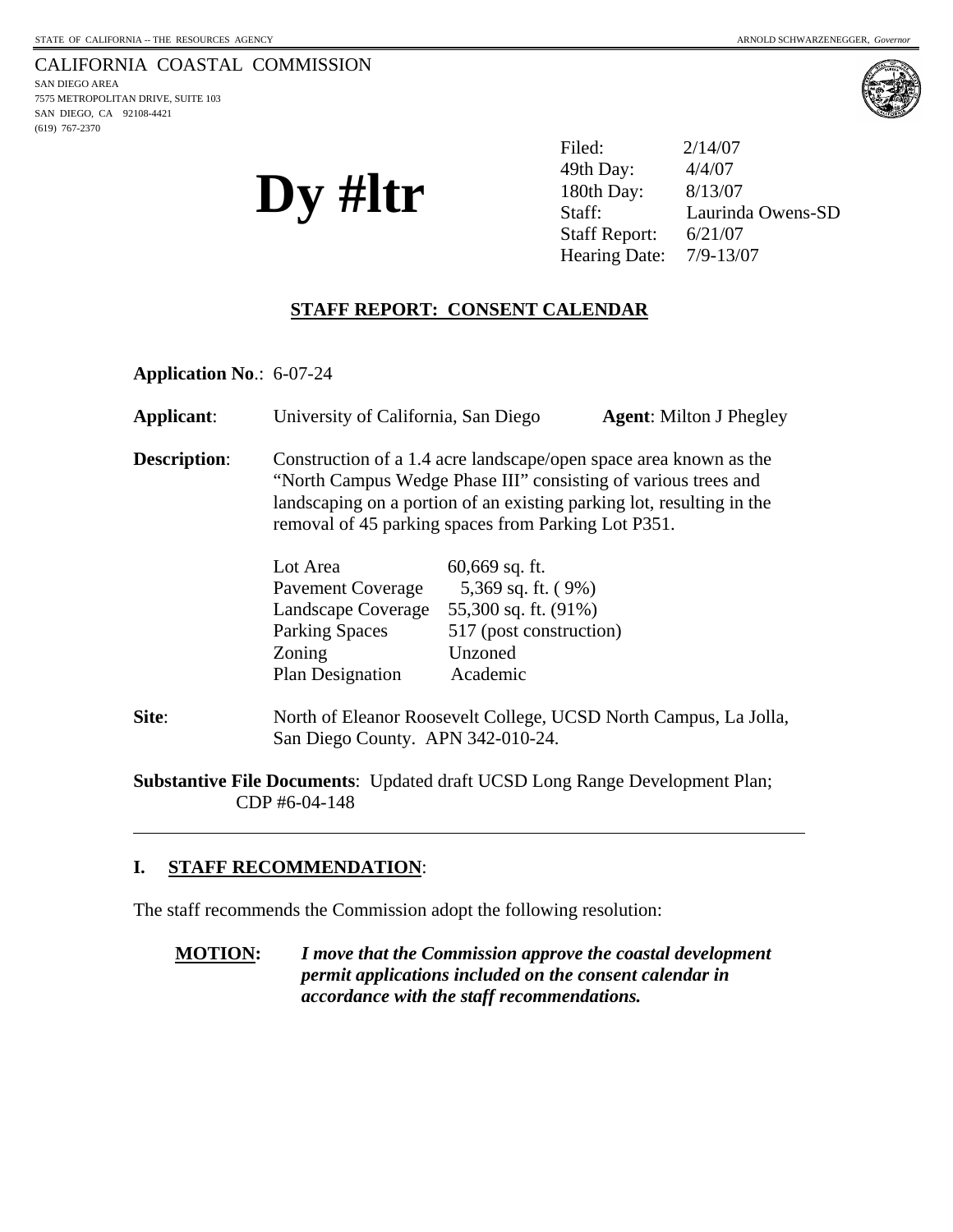### **STAFF RECOMMENDATION TO ADOPT CONSENT CALENDAR:**

Staff recommends a **YES** vote. Passage of this motion will result in approval of all the permits included on the consent calendar. The motion passes only by affirmative vote of a majority of the Commissioners present.

## **II. Standard Conditions**.

See attached page.

# **III. Special Conditions**.

The permit is subject to the following conditions:

# **1.** Final Landscaping Plan. **PRIOR TO THE ISSUANCE OF THE**

**COASTAL DEVELOPMENT PERMIT**, the applicant shall submit a final landscape plan for the review and written approval of the Executive Director. Said plan shall be in substantial conformance with the draft landscape plan submitted by the Office of James Burnett Landscape Architecture Planning dated 11/23/04, and shall include the following:

- a. A plan showing the type, size, extent and location of all trees/shrubs on the site including the proposed irrigation system and other landscape features;
- b. All landscaping shall be drought-tolerant and either native or non-invasive plant species. No plant species listed as problematic and/or invasive by the California Native Plant Society, the California Invasive Plant Council, or as may be identified from time to time by the State of California shall be employed or allowed to naturalize or persist on the site. No plant species listed as 'noxious weed' by the State of California or the U.S. Federal Government shall be utilized within the property. No Eucalyptus trees shall be utilized.
- c. A written commitment by the applicant that all required plantings shall be maintained in good growing condition, and whenever necessary, shall be replaced with new plant materials to ensure continued compliance with applicable landscape screening requirements.
- d. Rodenticides containing any anticoagulant compounds (including, but not limited to, Warfarin, Brodifacoum, Bromadiolone or Diphacinone) shall not be used.
- e. Five years from the date of issuance of the coastal development permit, the applicant shall submit for review and written approval of the Executive Director, a landscape monitoring report, prepared by a licensed Landscape Architect or qualified Resource Specialist, which certifies the on-site landscaping is in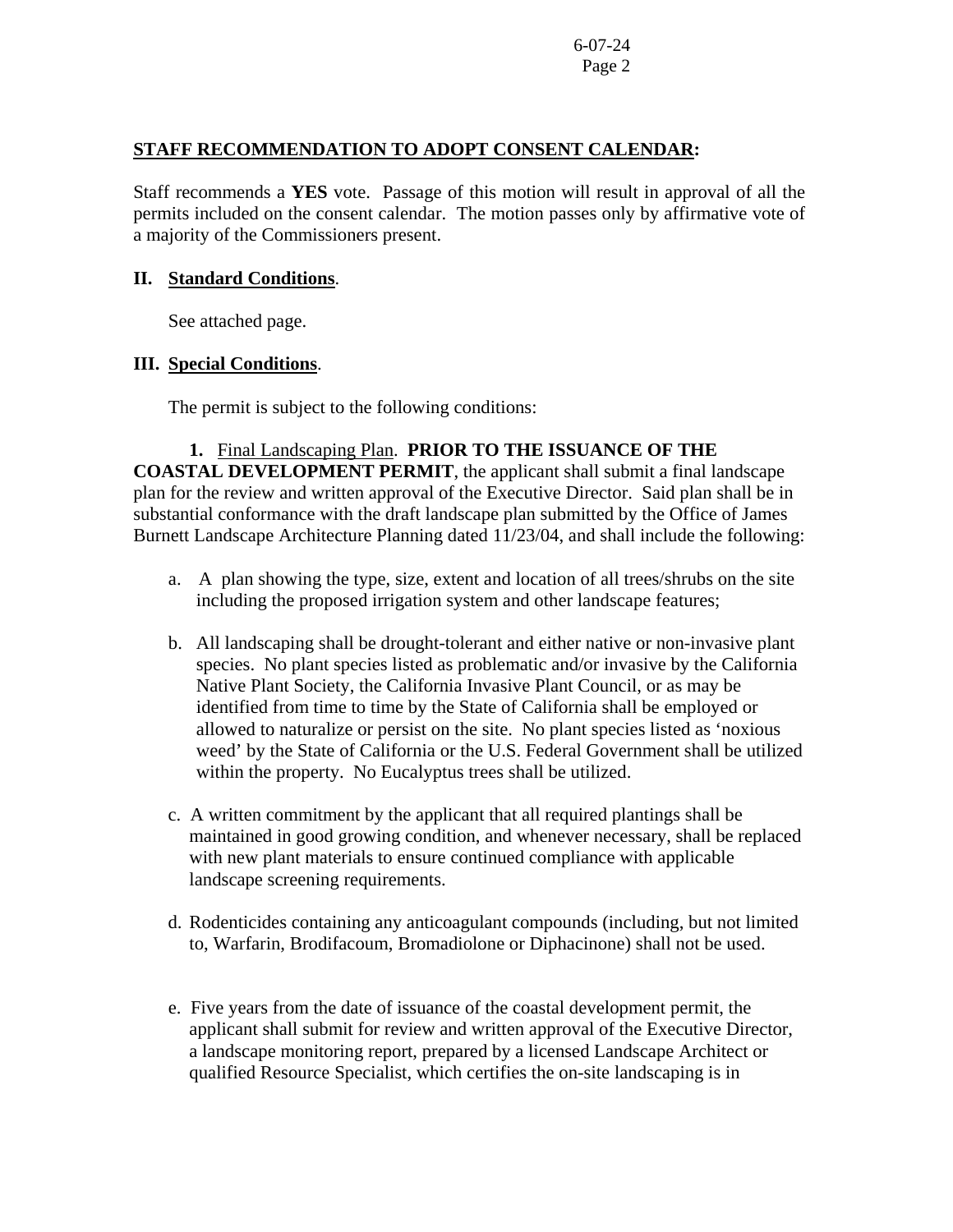conformance with the landscape plan approved pursuant to this Special Condition. The monitoring report shall include photographic documentation of plant species and plant coverage.

If the landscape monitoring report indicates the landscaping is not in conformance with or has failed to meet the performance standards specified in the landscaping plan approved pursuant to this permit, the applicant, or successors in interest, shall submit a revised or supplemental landscape plan for the review and written approval of the Executive Director. The revised landscaping plan must be prepared by a licensed Landscape Architect or Resource Specialist and shall specify measures to remediate those portions of the original plan that have failed or are not in conformance with the original approved plan.

The permittee shall undertake the development in accordance with the approved landscape plans. Any proposed changes to the approved plans shall be reported to the Executive Director. No changes to the plans shall occur without a Commission-approved amendment to the permit unless the Executive Director determines that no such amendment is legally required.

### **IV. Findings and Declarations.**

The Commission finds and declares as follows:

 **1. Detailed Project Description/History**. Proposed is the construction of a 1.4 acre landscape/open space area which will consist of landscaping around the perimeter and throughout the project site known as "The Wedge Phase III". Also proposed is the removal of 45 parking spaces for the proposed landscape/open space area. The site is located at the south end of Parking Lot P357, which is just north of the Eleanor Roosevelt college, on the UCSD campus. To the northwest are two other parking lots which were recently approved for the construction of a large student housing project pursuant to CDP No. 6-06-146. To the north is the remainder of Parking Lot P357. To the east is Ridge Walk and beyond that are the RIMAC (Recreational Intramural Athletic Complex facilities and ball playing fields. A future phase of The Wedge (Phase IV) is proposed to the east under a separate coastal development permit application. Two other phases (Phase I and II) have already been completed and are located to the south as part of the Eleanor Roosevelt College (ref. Exhibit No. 3).

Although 45 parking spaces are being removed from Parking Lot P357 which contains a total of 562 spaces (which will be reduced to 517 spaces as a result of the proposed project.), UCSD has demonstrated that they have sufficient parking on campus to meet the campus demand based on population growth and new facilities. The proposed project itself will not generate a demand for parking. As addressed in the findings for CDP No. 6-06-146 for the north student housing project adjacent to the project site, surveys are conducted on a regular basis to look for utilization of spaces on a per capita basis evaluating the number of students, faculty and staff, etc. In addition, a new parking structure (Hopkins Parking Structure) which will have 1,440 parking spaces is due to be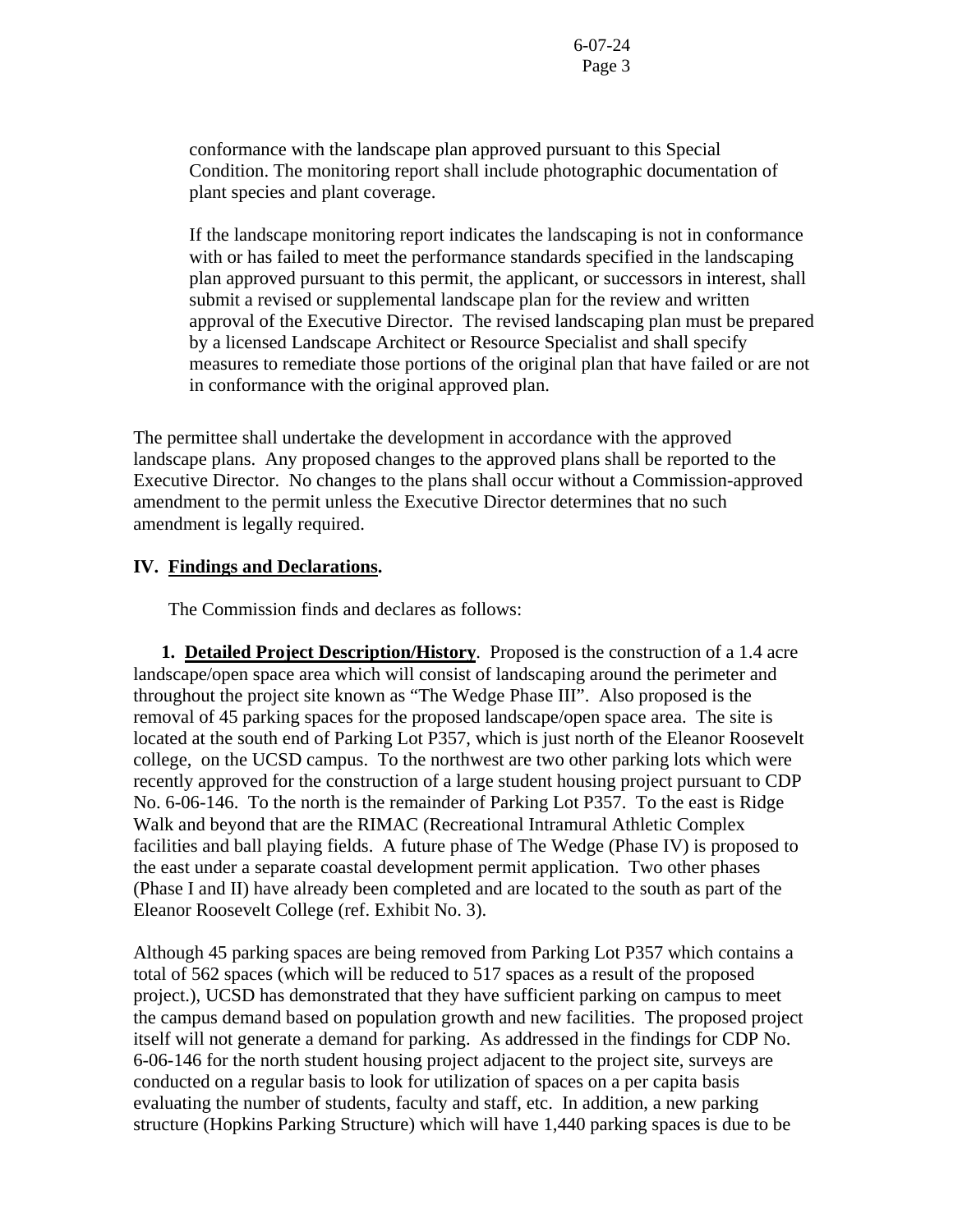complete in June, 2007. The parking structure will recapture all of the parking that is intended to be removed for the north student housing project and it will also have a surplus of additional parking spaces designed to meet the campus demand based on population growth or new facilities. Also, UCSD has provided substantial information regarding parking, including results of their recent parking surveys which demonstrate that currently there are about 2,500 parking spaces available on campus at the time of peak demand, which equates to a vacancy factor of about 19%. UCSD also has an excellent alternative transportation program which includes a shuttle program (along with programs for cars, trains, transit, bicycling and car-sharing). Therefore, the removal of 45 parking spaces from the project site will not result in any adverse impacts to public access, consistent with Section 30253 of the Coastal Act.

Trees (primarily Torrey Pines trees) of varying height and size would be planted around the project site border as well as in between buildings, courtyards, the parking area and open spaces. The proposed project is intended to create an aesthetic landscape enhancement of the area and create a visual break from the presence of other structures along the campus streets. Pedestrian pathways will also be provided throughout the area to connect with other nearby campus structures.

Due to the location of the project site (well inland from the coast) as well as the nature of the proposed development itself (i.e., only landscaping is being installed), it will not affect any public views to the ocean. The proposed landscaping will visually enhance the area and will be visually compatible with the surrounding area.

Also, all of the proposed landscaping consists of a variety of native, drought-tolerant plant species which does not include any Eucalyptus trees which has been a concern in past projects on the UCSD campus. Typically, projects near the historic grove of Eucalyptus trees on the campus have been permitted to include Eucalyptus trees to keep within UCSD's overall landscape theme (ref. Exhibit No. 5 to CDP No. 6-04-148). There are three central groves of trees which have been identified on the campus. Projects next to these areas will incorporate Eucalyptus trees to maintain consistency with the existing vegetation. However, for other projects that are further inland, next to, or near the natural preserve areas which contain native habitat and chaparral communities, UCSD proposes to avoid the use of Eucalyptus trees. There are a number of reasons why the use of Eucalyptus trees are not generally encouraged which have been identified in the staff report for CDP No. 6-04-148. Generally, based on the proximity of a particular project site to the historic groves on campus, natural habitat areas or inland area on the campus, the use of Eucalyptus trees will be reviewed on a case-by-case basis. This particular project is further inland and no Eucalyptus trees are proposed. Although a landscape plan has been submitted with the application, to ensure that landscaping is installed consistent with the University's landscape theme, Special Condition No. 1 requires submittal of final landscape plans that specifically state that no Eucalyptus trees shall be utilized. Thus, the project is found consistent with the overall landscape theme for the UCSD campus and Section 30251 of the Coastal Act.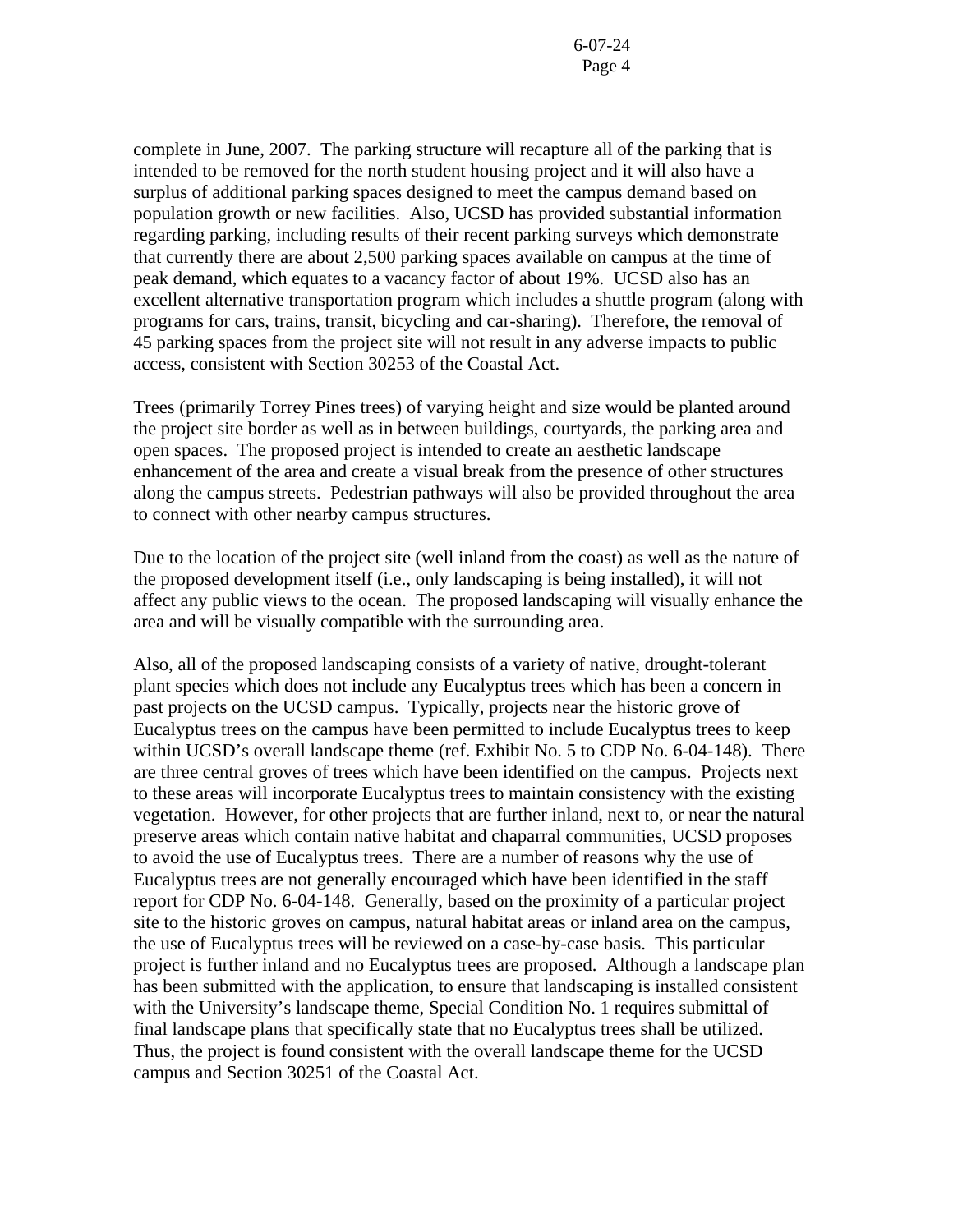**B. Biological Resources**. Coastal Act policies 30240 and 30251 restrict the alteration of natural landforms and protect sensitive habitats. Section 30231 of the Coastal Act requires that coastal waters are protected and runoff minimized. The proposed development will not have an adverse impact on any sensitive habitat, and will not result in erosion or adverse impacts to water quality, as adequate drainage controls will be provided. Thus, the Commission finds the project consistent with the resource protection policies of Chapter 3 of the Coastal Act.

 **C. Community Character /Visual Quality.** The development is located within an existing developed area and the proposed landscaping/open space area will provide aesthetic enhancements and a visual break in the presence of structures along the campus streets. No impacts to public views will occur. Therefore, the Commission finds that the development conforms to Section 30251 of the Coastal Act.

**D. Public Access/Parking**. The proposed development will not have an adverse impact on public access to the coast or to nearby recreational facilities. The development is a landscaped/open space area on the north UCSD campus. Although 45 parking spaces will be removed to create the landscaped area, there is sufficient parking on campus for all UCSD students and staff. Therefore, the Commission finds the proposed development conforms to Sections 30210 through 30214, Sections 30220 through 30224, Section 30252 and Section 30604(c) of the Coastal Act.

**E. Local Coastal Planning**. The City of San Diego does have a certified LCP for most of its coastal zone. However, the UCSD campus segments in La Jolla are not part of that program and remain an area of deferred certification where the Commission temporarily retains coastal development permit authority. UCSD does have a Long Range Development Plan (LRDP), but does not plan to submit it for certification. The proposed development will be consistent with Chapter 3 of the Coastal Act, the legal standard of review, and also with the LRDP which is used as guidance. Approval of the project will not prejudice the ability of the University to prepare and implement an LRDP that is in conformity with the provisions of Chapter 3.

 **F. California Environmental Quality Act**. There are no feasible alternatives or feasible mitigation measures available which would substantially lessen any significant adverse effect which the activity may have on the environment. Therefore, the Commission finds that the proposed project is the least environmentally damaging feasible alternative and is consistent with the requirements of the Coastal Act to conform to CEQA.

# **STANDARD CONDITIONS:**

1. Notice of Receipt and Acknowledgment. The permit is not valid and development shall not commence until a copy of the permit, signed by the permittee or authorized agent, acknowledging receipt of the permit and acceptance of the terms and conditions, is returned to the Commission office.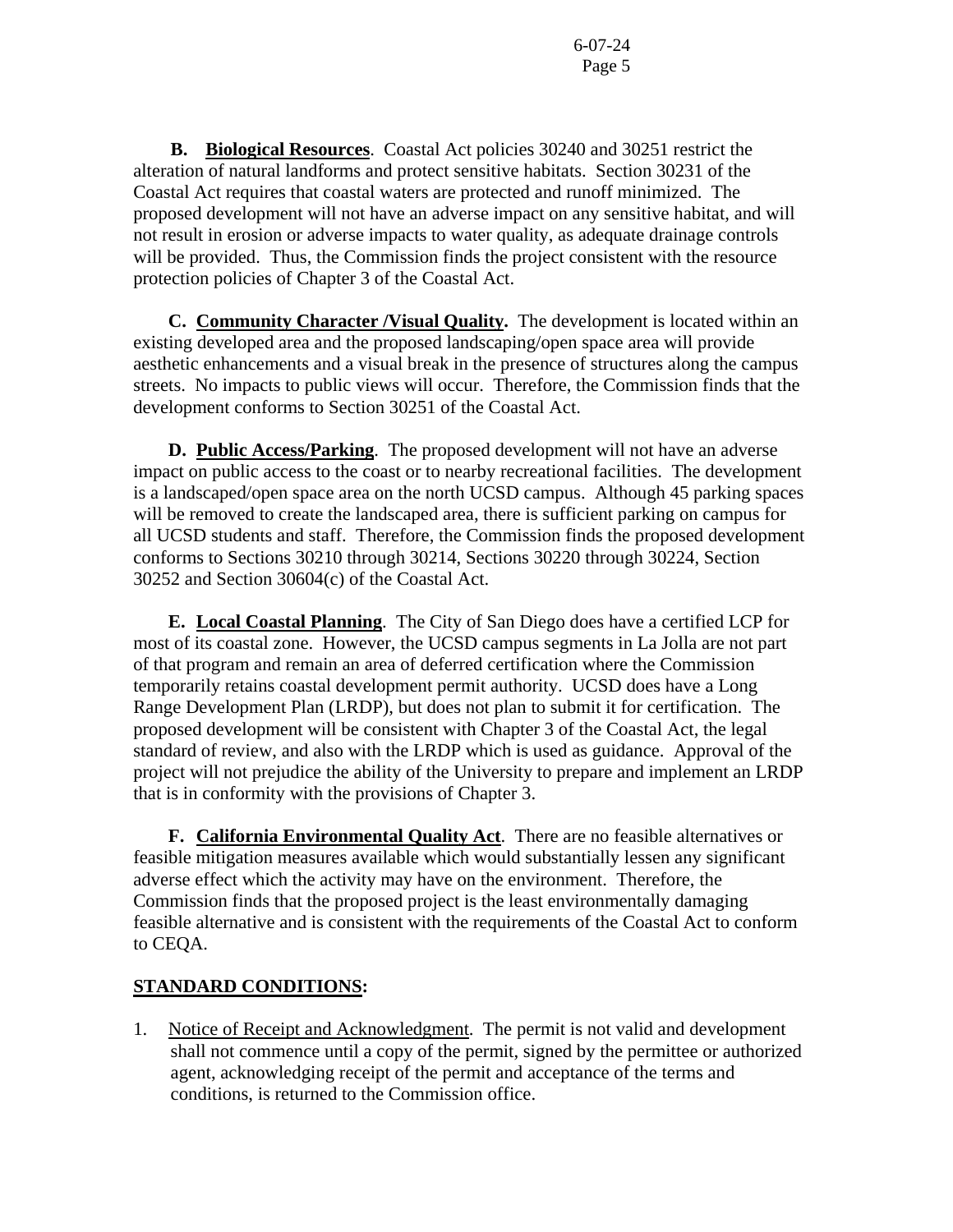- 2. Expiration. If development has not commenced, the permit will expire two years from the date on which the Commission voted on the application. Development shall be pursued in a diligent manner and completed in a reasonable period of time. Application for extension of the permit must be made prior to the expiration date.
- 3. Interpretation. Any questions of intent or interpretation of any condition will be resolved by the Executive Director or the Commission.
- 4. Assignment. The permit may be assigned to any qualified person, provided assignee files with the Commission an affidavit accepting all terms and conditions of the permit.
- 5. Terms and Conditions Run with the Land. These terms and conditions shall be perpetual, and it is the intention of the Commission and the permittee to bind all future owners and possessors of the subject property to the terms and conditions.

(G:\San Diego\Reports\2007\6-07-024 UCSD The Wedge III stfrpt.doc)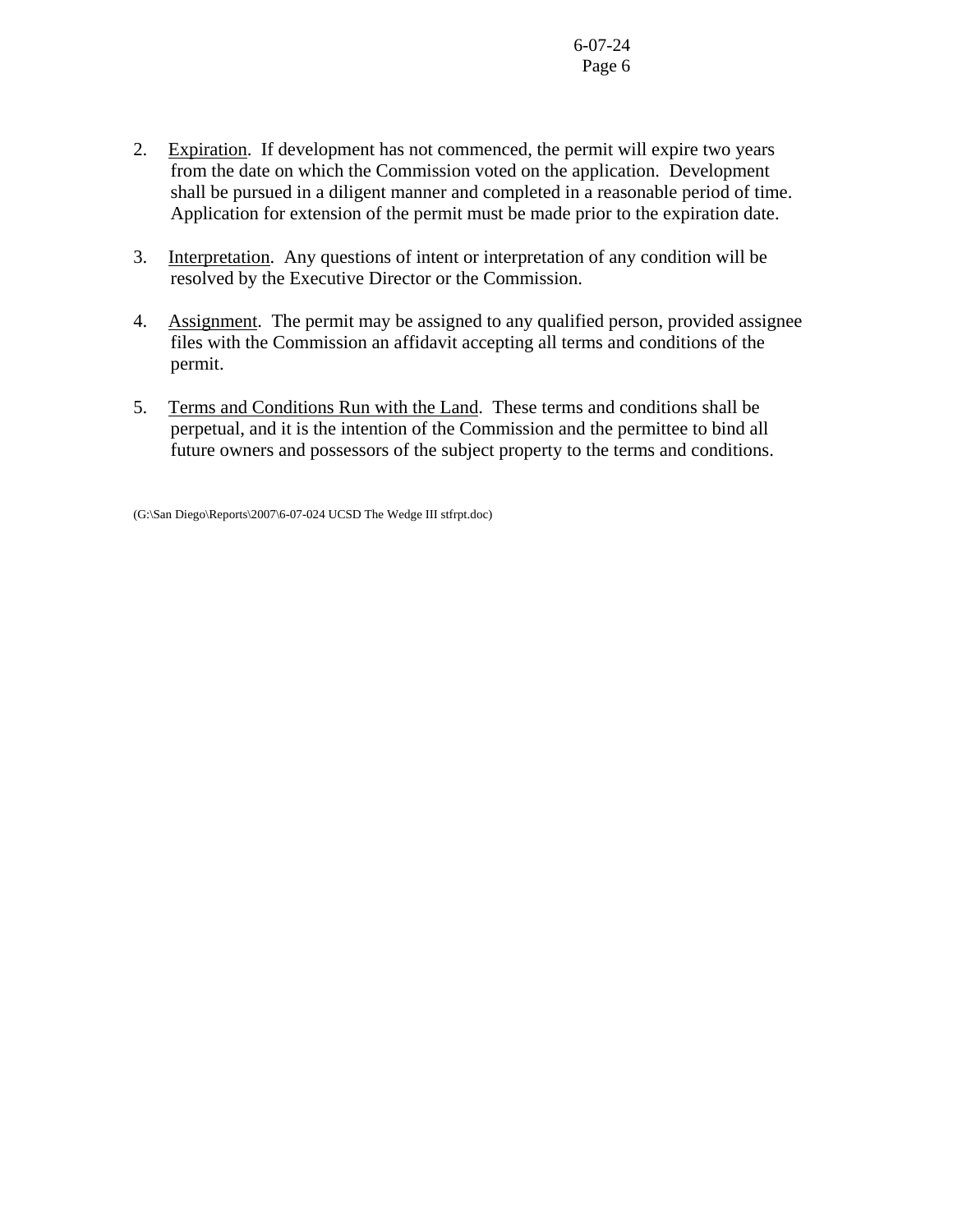6-07-24 Page 7

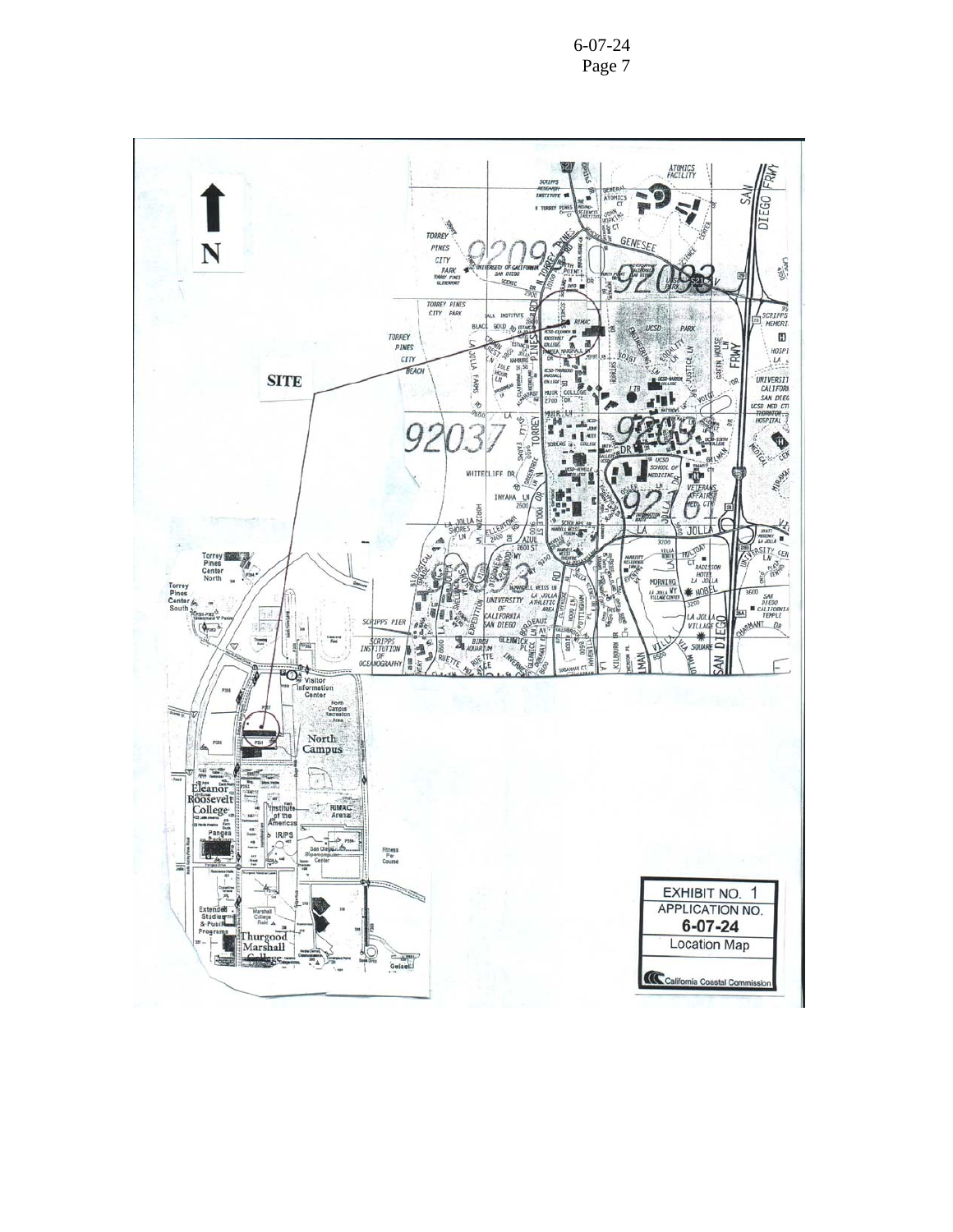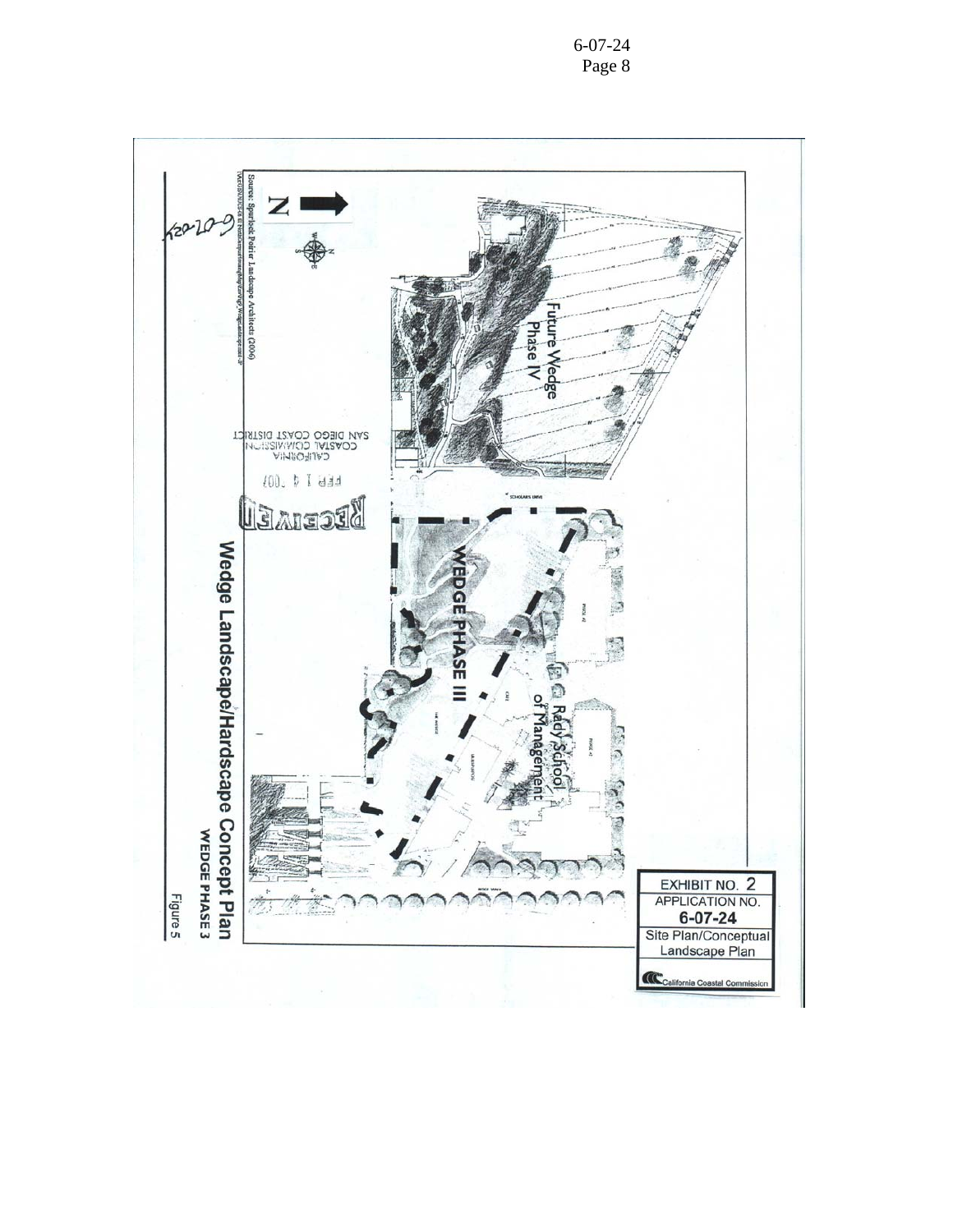